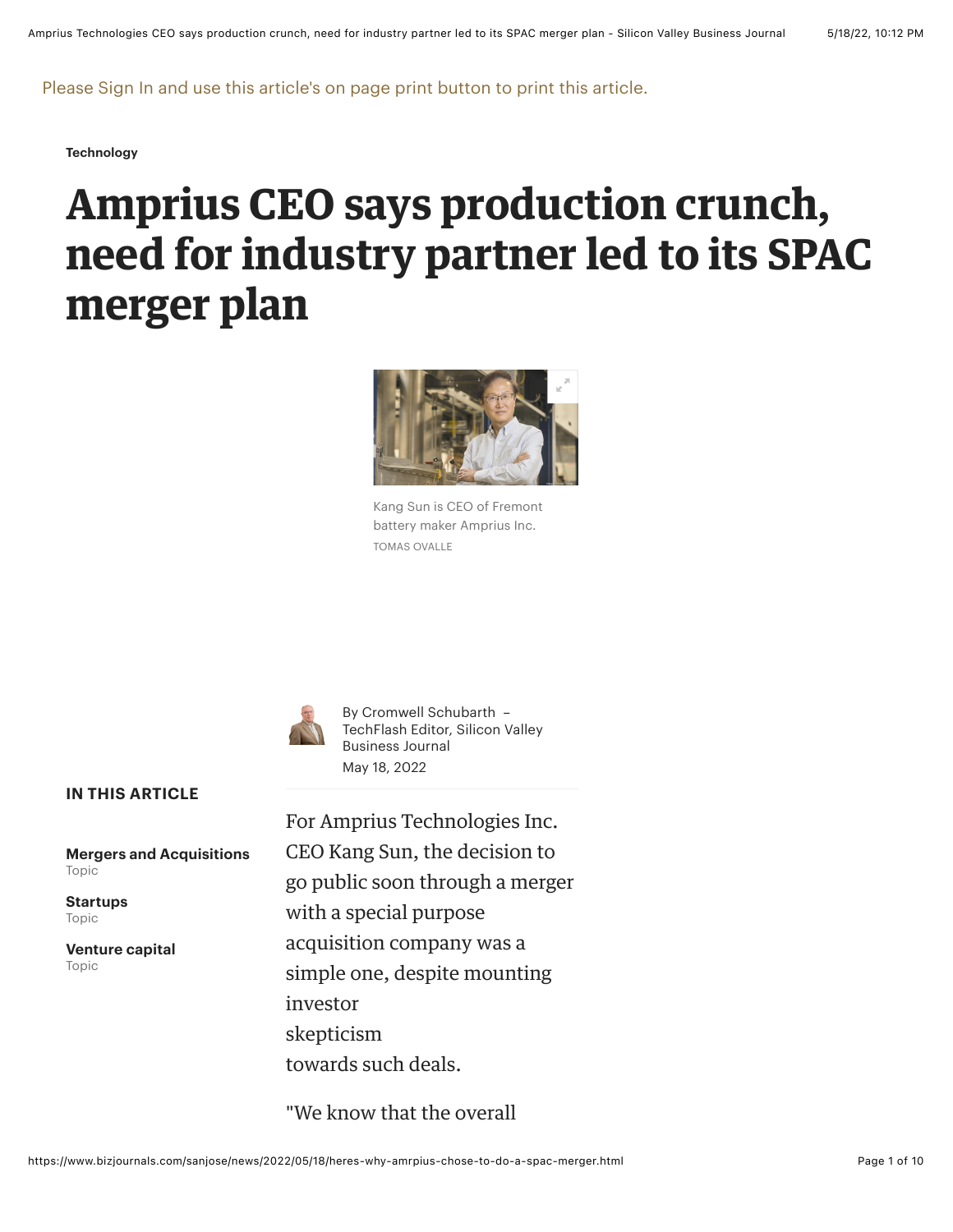market — especially the part connected to SPACs — is not ideal today," Sun told the Business Journal about the merger plan announced last week. "But we have an urgent need to expand our manufacturing. We have basically sold out the capacity of our current pilot facility through the end of next year."

#### Fremont-based

Amprius plans to use the money it raises projected to be up to \$430 million — to build a 1,500-person factory. It is looking at sites in Athens, Georgia, and San Marcos, Texas, according to Sun. Among the factors Sun said will decide where the factory goes will be the availability and cost of labor, energy costs and the local business environment.

**UPGRADE TO NATIONWIDE ACCESS Get Industry Insights From 45+ Major Cities** PLUS

ACCES S EVERY **STORY** FROM EVERY NEWSR OOM

**[UPGRADE MY MEMBERSHIP](https://www.bizjournals.com/bizjournals/subscription?csrc=6308&cpncd=nationaldefault&utm_source=cx&utm_medium=paw&utm_campaign=sb&utm_content=ntlannual)**

Amprius makes lithium-ion batteries that use silicon for anodes instead of the traditional material, graphite. It says this makes them more powerful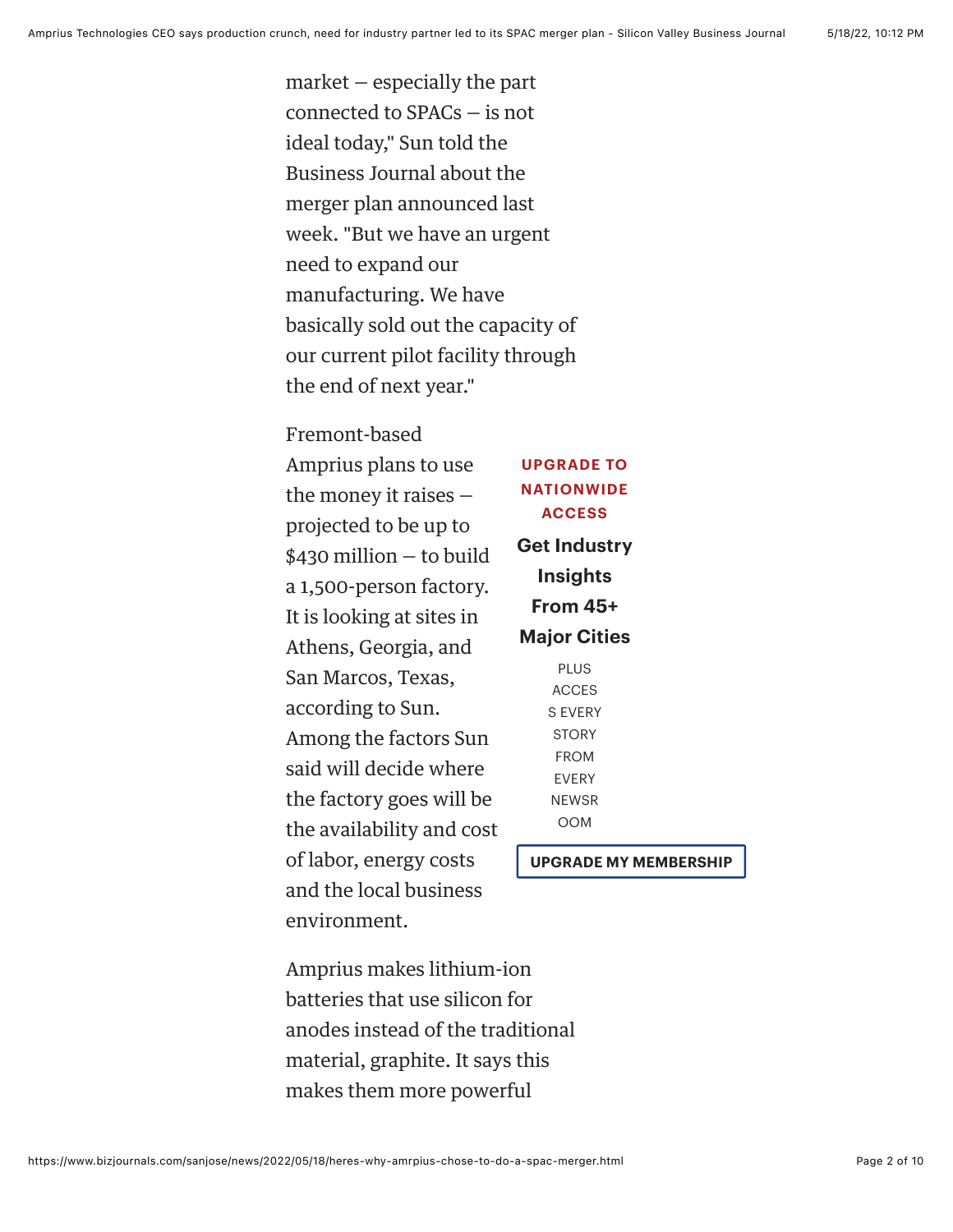#### because they are more dense.



Marquis Bernardo works on manufacturing high energy density Lithium-ion batteries at Amprius Inc. in Fremont. TOMAS OVALLE

The company sells these batteries today to customers that include Airbus SE and the U.S. Army who use them for electric aircraft and drones. Amprius projects that in the future they will be used in electric cars, too.

The sponsor of the SPAC that Amprius plans to merge with, Kensington Capital Acquisition Corp. IV, helped San Jose-based solid state battery maker QuantumScape Corp. raise \$700 million when it went public in a November 2020 merger.

"We found a partner that has exceptional experience," Sun said, adding that a lot of that is in the electric vehicle and mobility industries he is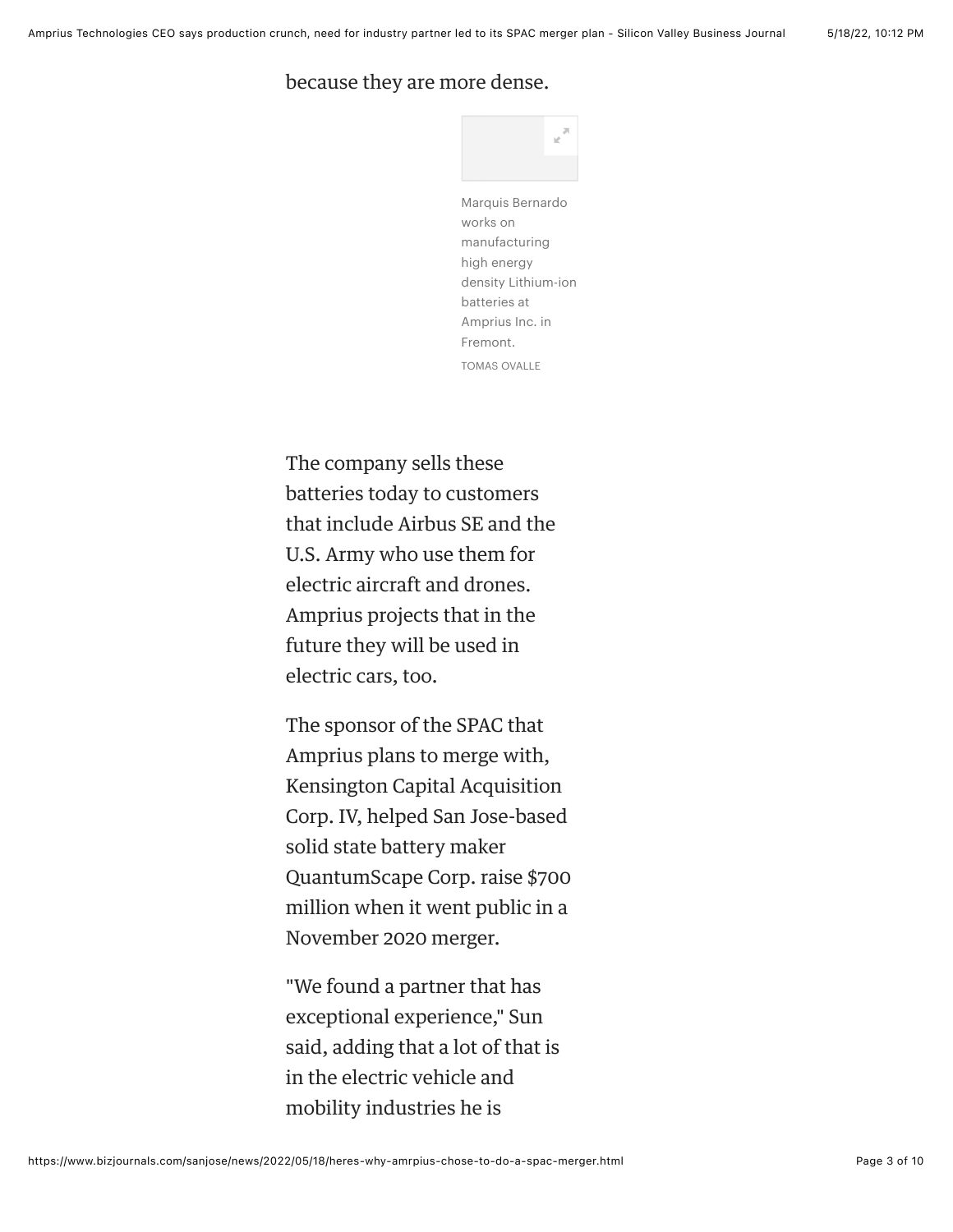targeting.

Amprius and Kensington project that their merged company will be valued at about \$1.3 billion when their deal is completed. It was valued at about \$670 million after a January 2021 funding, according to PitchBook Data. The company has raised about \$392 million from investors who include Kleiner Perkins and Trident Capital since it was founded in 2008.

The investor presentation and regulatory filings that Amprius has made haven't included the financial projections that many others who have done SPAC mergers in the past two years have included. Most of the companies that made those projections have fallen far short of them.

That prompted the Securities and Exchange Commission to propose rules that would make the companies, the SPACs they merge with and the banks that underwrite the deals potentially liable to investors for such shortfalls.

"I think the SEC will have more